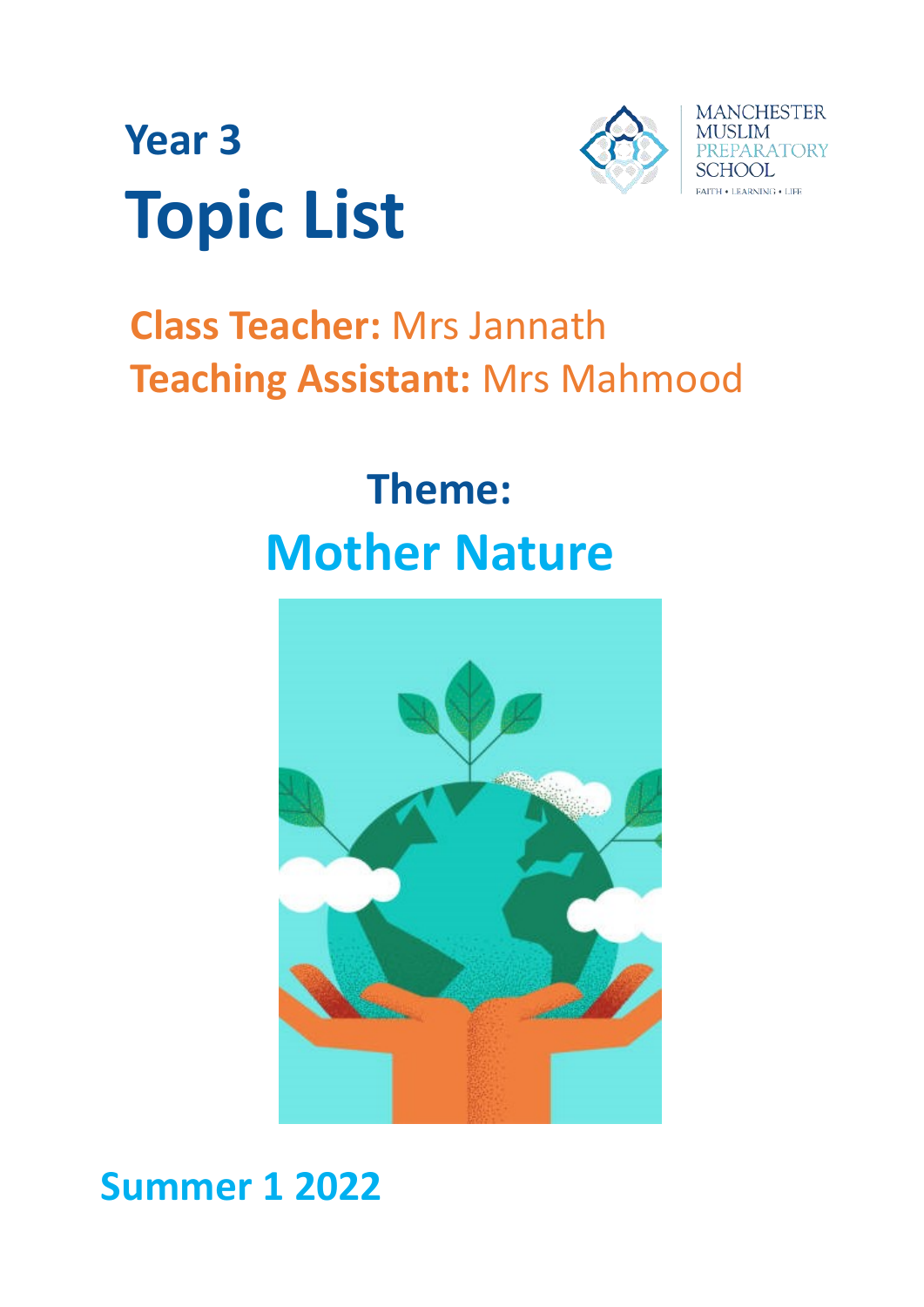#### **MATHEMATICS ENGLISH**

In Maths, we will continue to develop our fractions knowledge, building on what we covered in the last half term. This time we will look at counting in tenths as well as counting in fractions of a number line. Additionally, we will use our multiplication and division skills to find fractions of a set of objects. Finally, we will move on to adding ad subtracting fractions.

In this unit, we will also be looking at poetry again. The children will learn about and enjoy reading Calligrams before writing their own. They go on to look at and explore shape poems, writing their own both as a whole class and individually.



#### **SCIENCE & HUMANITIES**

Our 'Plants' unit will cover learning the names of different parts of plants, and the jobs they do. The children will work scientifically and collaboratively to investigate what plants need to grow well, and will present their findings to their classmates. Furthermore, they will have chance to predict what will happen in an exciting investigation into the transportation of water within plants. They will work in a hands-on way to identify the parts of a flower, and will explore the different stages of the life cycle of a flowering plant.

In History, we will focus on Victorian life by investigating what life was like for children who lived and worked in a Victorian workhouse. Children will have the opportunity to explore different sources of evidence in order to gather information about Victorian life.

#### **ART**

Our Art 'Insects' unit provides an opportunity for children to consolidate ways in which we can create line, texture and tone using various materials. Additionally, we will begin to look at how we can create our own insect sculptures inspired by the work of famous artists such as Michael Brennand Wood and Jennifer Angus. We will also revise work from previously studied artists such as Anish Kapoor and Henri Matisse and reflect on how they have inspired us with our own artwork over the year.